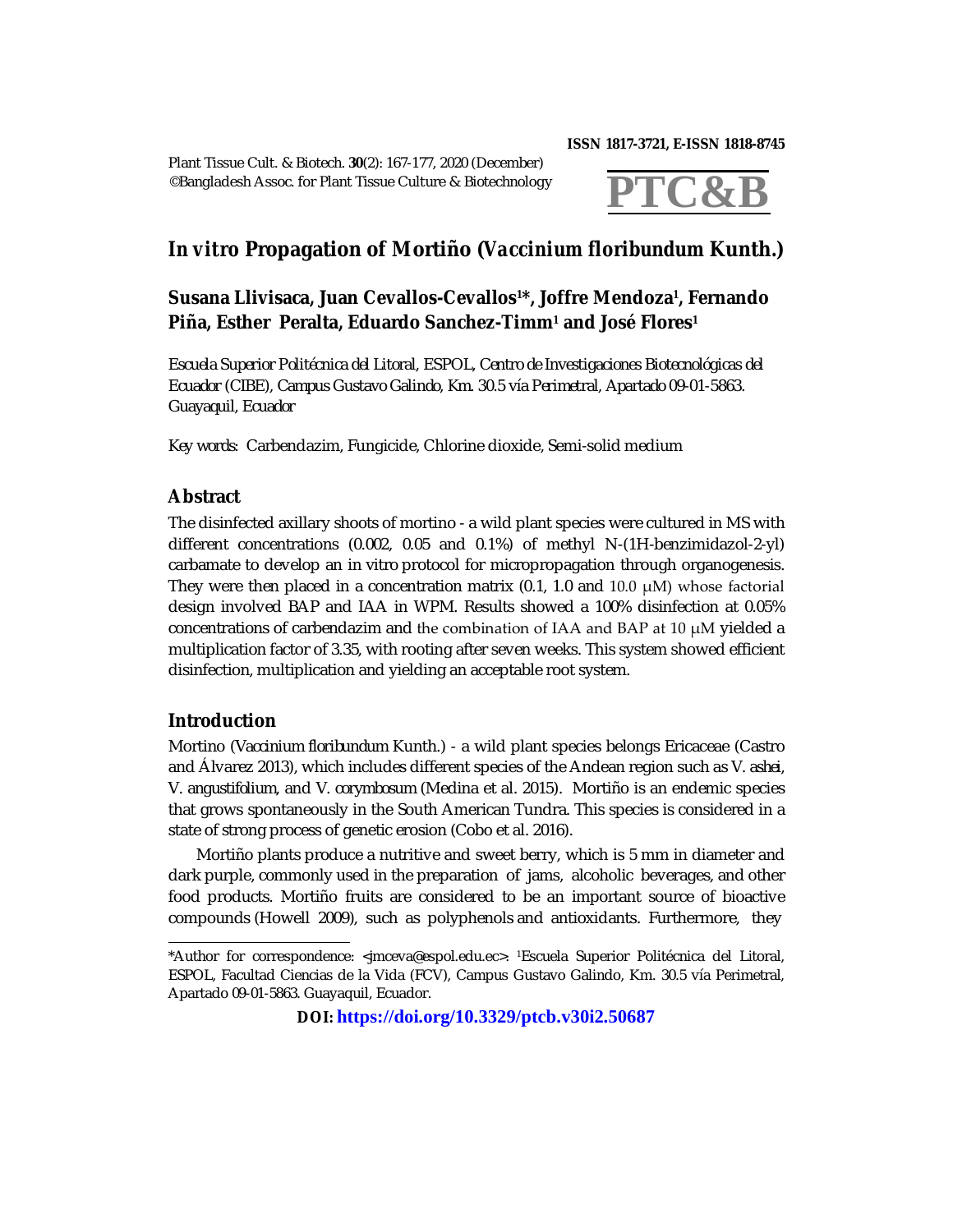have been associated to the reduction of muscular dystrophy, cancer, Alzheimer's, neurological damage, diabetes, and cataracts in humans (Silva et al. 2015). Other studies have shown that *V. floribundum* phytochemicals can limit adipogenesis and inflammatory pathways *in vitro* (Schreckinger et al. 2010).

Mortiño plants are also a source of antimicrobial compounds. Fruits and leaves extracts from mortiño have significantly inhibited the growth of Gram-negative bacteria including *Burkholderia gladioli*, *Burkholderia cepacia*, *Salmonella Typhimurium*, *Vibrio parahaemolyticus*, *Vibrio harveyi*, *Vibrio vulnificus*, *Escherichia coli*, and *Pseudomona aeruginosa*, as well as Gram-positive bacteria such as *Probionibacterium propionicum*, *Staphylococcus aureus*, and *Enterococcus faecalis,* showing greater inhibition halos than those produced by the antibiotic ampicillin (Llivisaca et al. 2018).

Micropropagation of blueberry plants was first reported about 30 years ago, showing that organogenic-based micropropagation methods do not cause genetic variability (Rodríguez and Morales 2015). Micropropagation studies on *V. floribundum* have been inconclusive, suggesting that additional research is needed (Torres et al. 2010).

The objective of this study was to establish a protocol for *in vitro* propagation of *Vaccinium floribundum* using an organogenesis strategy. The beneficiaries of this study would be small and medium farmers, because they would obtain homogeneous, highly productive, and pathogens free plants for commercial production (Ruiz 2011). On the other hand, consumers would get the benefit of enjoying the nutraceutical advantages of an important functional food (Silva et al. 2015). Moreover, mortiño cultivation in plots will reduce the erosion that the tundra is currently suffering, and it may improve the percentage of captured water in cultivated areas at the mountain region, especially in important cities such as Quito and Cuenca (Podwojewski 1999).

## **Materials and Methods**

Plants were obtained from a nursery located at Machachi city, situated at the Ecuadorian highlands. The nursery got the plants from indigenous people, who live in the tundra, and they multiplied their plants from wild shrubs. Therefore, the substrate comprised the same soil of the tundra and were transferred to greenhouses at Guayaquil city, placed in the coastal region. Plants were 30 to 40 cm height and were kept in the greenhouse at 25°C with 12 hrs of photoperiod.

Plants were watered three times a week and fertilized with 10% organic compost tea, twice a month, for a 45-day adaptation period. The presence of cuttings was constant after the quarantine (from day 45).

Cuts of axillary shoots were obtained from the acclimated plants in the greenhouse, and they were sectioned to an approximate size of 3 to 5 cm in length and washed in a continuous flow of tap water and neutral detergent. The explants were then subjected to two types of disinfection strategies, based on a random design for the  $ClO<sub>2</sub>$  treatment (Merck, Darmstadt, Germany), and for the treatment with the fungicide carbendazim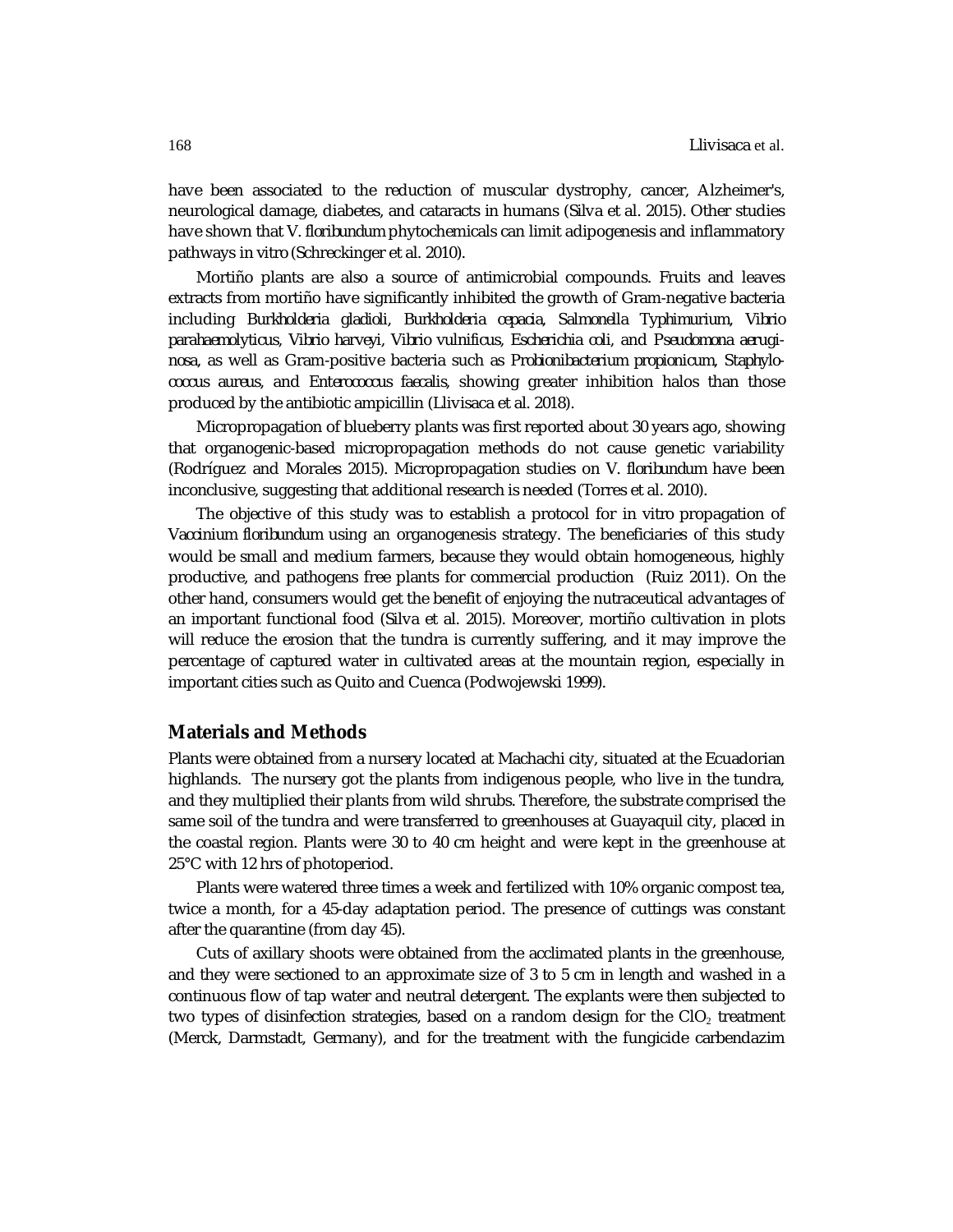#### *In vitro* Propagation of Mortiño 169

(Carbenex, Hangzhou, China). The first design comprised three cuttings immersed in water with 2% CIO<sub>2</sub> for 10, 20 and 30 min. Then, the explants were placed in 2% hypochlorite for seven minutes followed by 70% ethanol for one minute, and rinsed four times with sterile distilled water according to Castro and Álvarez (2013). The mortality and disinfection percentages were calculated by the number of live cuttings in each of the treatments of the disinfection stage.

For the execution of the second experimental design, the cuts disinfected with the treatment of 10 minutes with chlorine dioxide were placed in sterile jars, that contained MS with 0.02, 0.5 and 1.0% carbendazim (Debergh et al. 1993), with 2 or 1% phytagel (solid and semi-solid, respectively) at 20°C and a photoperiod of 12 hrs/light for 2 weeks (Angulo et al. 2015). The disinfection was measured as the presence or absence of contamination in the media. Three replications were made for each concentration of carbendazim, where five cuttings were placed in each flask, with a total of 15 plants per treatment.

For the multiplication and rooting of the cuttings, the plant material was placed in modified WPM semi-solid culture media and supplemented with pairwise combinations of BAP (0.1, 1.0 and 10  $\mu$ M) with IAA (0.1, 1.0 and 10  $\mu$ M). For this assay, five cuttings were placed in each flask, with five replicas for each combination, with a total of 45 flasks. The pH of the media was adjusted to 5.9 prior to autoclaving (Brand: Market Forge; Model: STM-EL) at 121°C and 1.05 kg/cm<sup>2</sup> of pressure for 20 min (Korneva et al. 2013).

For the induction of roots of the explants obtained at the multiplication stage, a common strategy was used in the *in vitro* propagation, based on allowing the explants to continue for an extended period of time (2.5 months) in the same medium used in the multiplication stage, the decay of the nutrients present in the media is known to induce rooting. In addition, the WPM is ideal for this stage because its low amount of nutrients increases the percentage of rooting (Acosta et al. 2011). The presence and absence of roots was recorded for each treatment.

The statistical design of the chlorine dioxide and carbendazim *in vitro* tests were completely randomized. For the CIO<sub>2</sub> test, the studied factor was the time and it was divided in three levels (10, 20 and 30 min), and the response variables were the percentage of  $ClO<sub>2</sub>$  (2%) disinfection and the percentage of mortality. For the carbendazim test, the study factor was the fungicide concentration in three levels (0.002, 0.05 and 0.1%) tested in two types of culture media (solid and semi-solid) and the response variable was the percentage of disinfection.

On the other hand, a factorial design was applied to the matrix of plant growth regulators concentrations (BAP and IAA) where the multiplication rate data was obtained by counting the number of new buds generated from the originals. The multiplication rate was calculated by dividing the number of buds obtained by the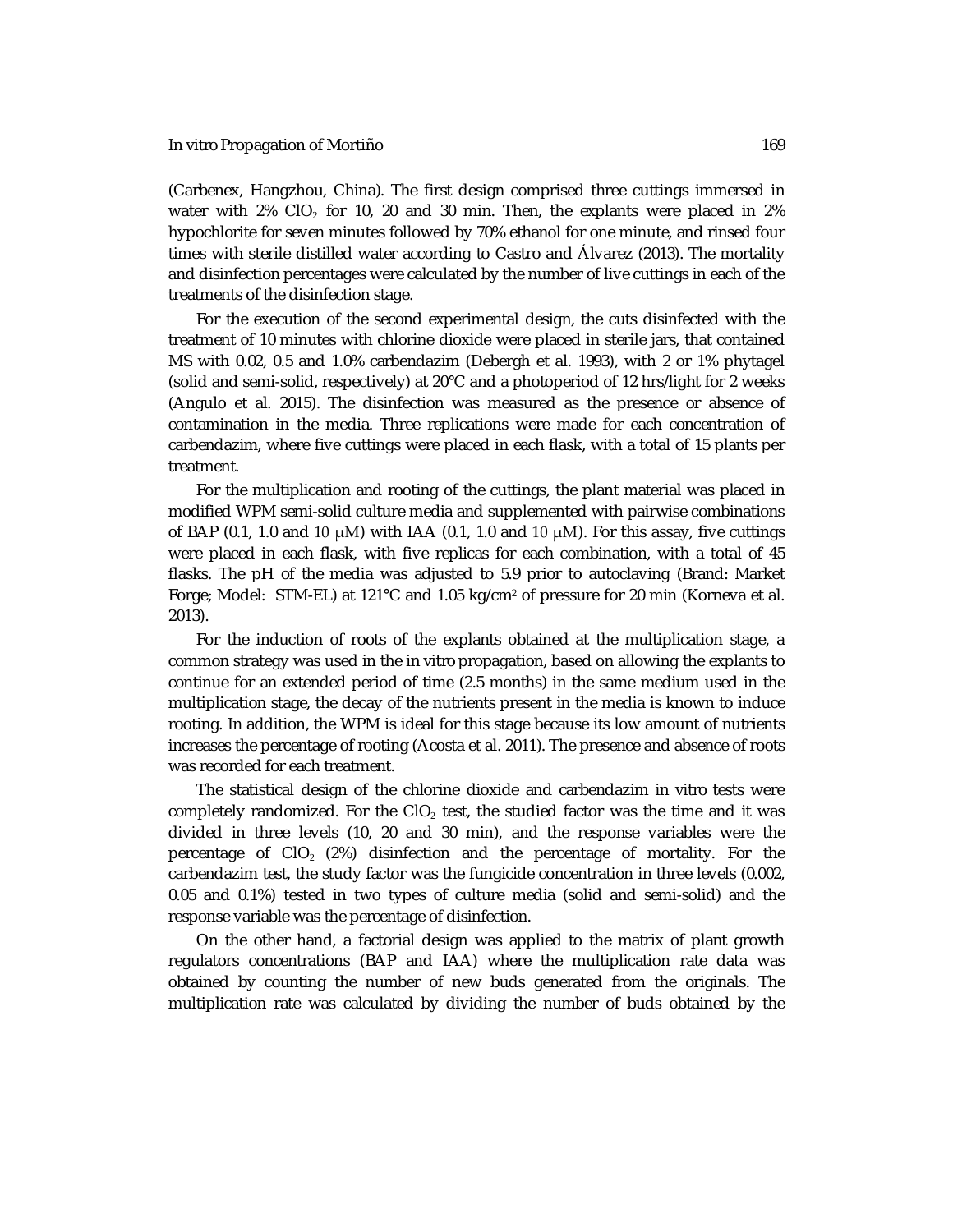number of original buds. The analysis of the significant difference proposed by Tukey using the software Minitab 16.

## **Results and Discussion**

Microbial contamination is one of the most serious problems of plant tissue culture, even more when the plant material comes from the field and is used as a direct source of explants to produce *in vitro* seedlings.

Different disinfection protocols are available with numerous weaknesses and failures on the levels of disinfection for the same plant species (Silva et al. 2015). Therefore, disinfection is one of the most critical stages, especially when dealing with wild and recalcitrant species (Litwińczuk 2012).

The disinfection with CIO<sub>2</sub> (2%) did not show a significant difference between the tested trials of 20 and 30 min of immersion, but there was a significant difference between the 10 min test and the 20 and 30 min immersion tests.

In terms of mortality, the three treatments differ significantly ( $p > 0.05$ ). It is important to emphasize that although there was disinfection in the 20 and 30 min immersions (Fig. 1), it also killed the explants, which is incongruent with the 24 hrs of immersion that they subjected to the explants in the methodology applied by Castro and Álvarez (2013).



Fig. 1. Effect of 2% chlorine dioxide on disinfection of explants of *V. floribundum*. Different letters at the top of each column represent significant differences ( $p < 0.05$ ) in the percentages of mortality (A, B and C) and in the percentages of disinfection (a, b and c).

It is relevant to indicate that 100% disinfection was reached when the explants, disinfected with  $2\%$  CIO<sub>2</sub> for 10 minutes, were subsequently placed in the MS with carbendazim (Fig. 2).

It should be noted that the cuttings for this assay came from wild plants, which usually carry pathogens that must be removed by a series of systematic methods. (Angulo et al. 2015). Liquid chlorine dioxide (CIO<sub>2</sub>) is a fungicide, bactericidal and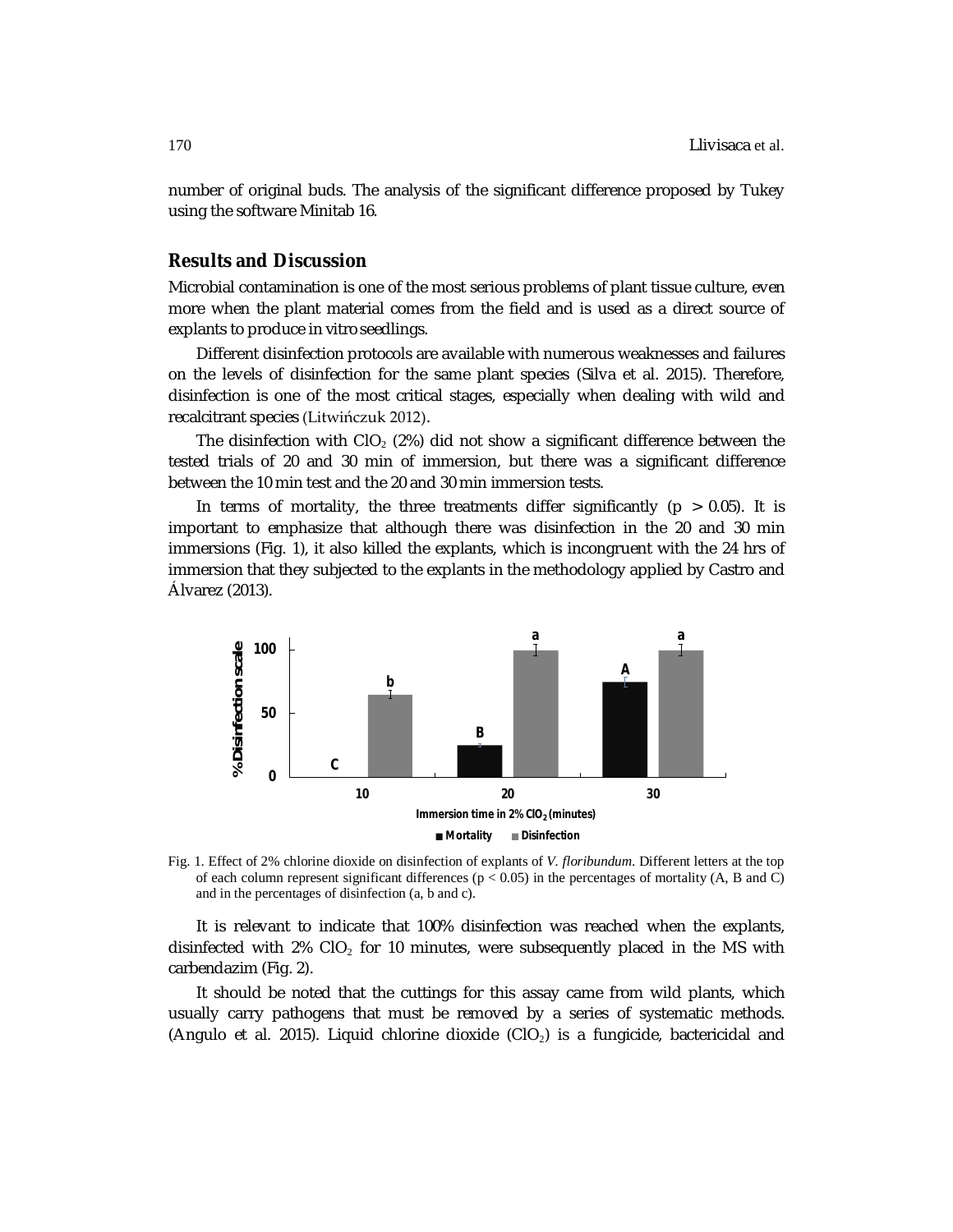viricidal compound that is very stable in solutions with a pH between 3.0 and 9.0. This chemical is more effective than an antiseptic with a neutral pH (Cardoso and Teixeira 2012), and is efficient in the presence of organic matter without the risk of chloramine production (Tecsaclor 2009).



Fig. 2. Effect of carbendazim on the disinfection of explants of *V. floribundum*. Different letters at the top of each column represent significant differences ( $p < .05$ ) in the percentages of disinfection in the solid medium (A, B and C) and in the percentages of disinfection in the semi-solid medium (a, b and c).

Hypochlorite is known to be the most commonly used surface disinfectant for *in vitro* culture, applied alone or in combination with ethanol (70%). However, mortiño needs a disinfection strategy that is different from the usual cultures (only ethanol and sodium hypochlorite), and it should not affect the establishment of explants. Results are similar to the reported in previous studies that used  $2\%$  CIO<sub>2</sub> as a disinfectant without damage or obvious changes in the propagules (Cardoso and Teixeira 2012).

Research on *Anthurium* species indicated that there is less disruptions on propagules when chemical sterilization is used, because they cause less changes on the chemical composition of cuttings once they are in contact while absorbing the  $ClO<sub>2</sub>$  or the composition chemical of the culture media (Silva et al. 2015). In addition, (Srichuay et al.  $2018$ ), showed that the culture medium sterilized with CIO<sub>2</sub> promoted the formation of shoots, even that the culture medium supplemented with 10 ppm of  $ClO<sub>2</sub>$  could induce rooting in 100%.

Carbendazim is the fungitoxic ingredient originated from different active principles (Castro and Álvarez 2013). In this study carbendazim yielded 35, 45 and 48% disinfection at 0.002, 0.05 and 0.1% fungicide concentration, respectively in solid media. Similarly, when used in semi-solid media, disinfection percentages of 80, 100 and 100% for 0.002, 0.05 and 0.1% carbendazim, respectively. Significant differences in disinfection were only observed when comparing 0.002 and 0.05% carbendazim treatments in both solid and semi-solid media.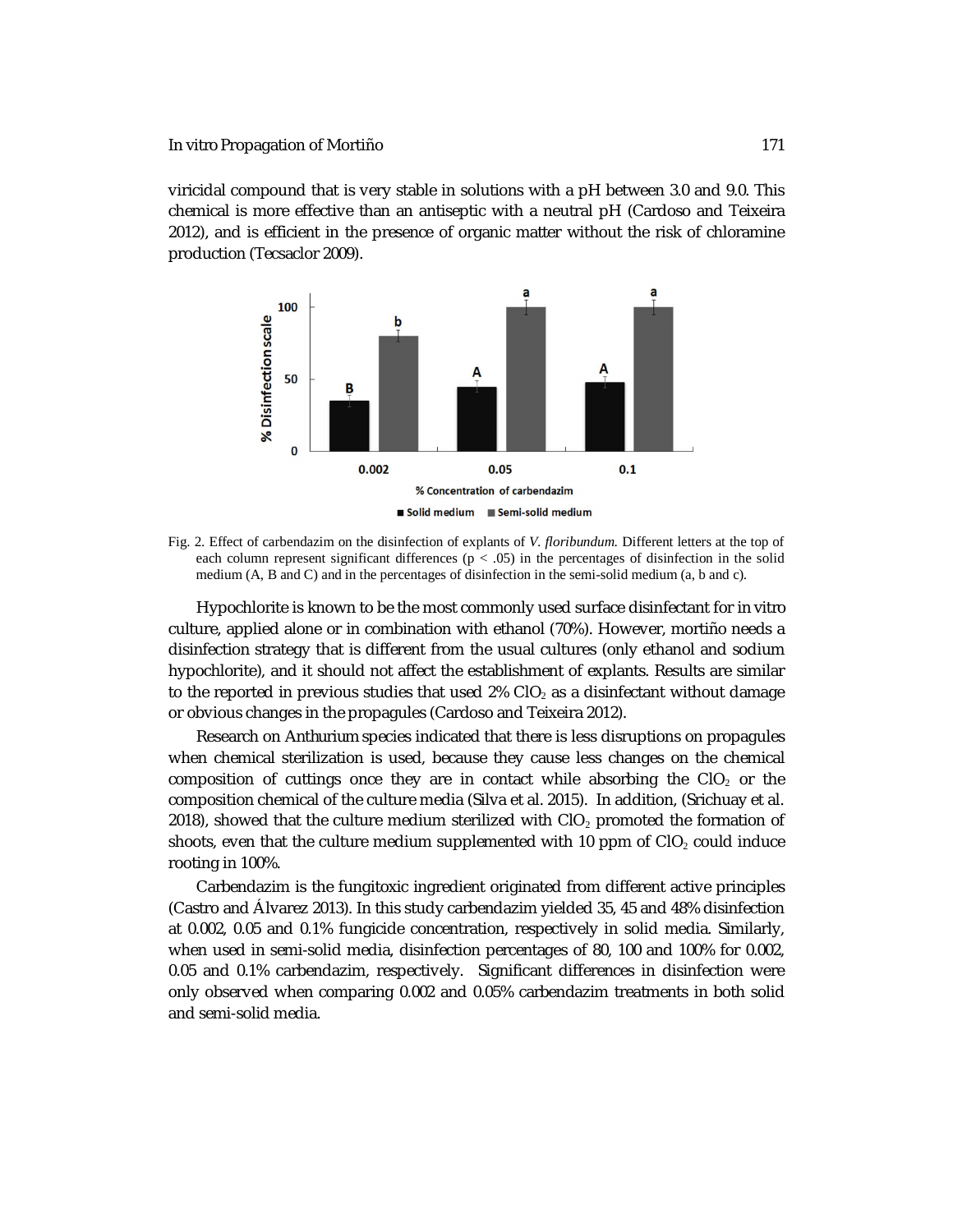Carbendazim has been used in other ways such as to spray mother trees or soak axillary buds before placing them into culture media, obtaining 45.63% fungal contamination by spraying papaya mother trees four times and soaking the axillary buds for 30 min in a 0.1% carbendazim solution (Babu et al. 2004). A similar experiment performed by Saha and Behera 2015, who combined gentamicin spray (100 mg/l) + stirring of explants in carbendazim (0.2%) + mancozeb (0.2%), argued that it was the best pre-treatment for cultures, even if the obtained results were 57.96% disinfection.

This improvement of the disinfection rate of the explants, is due to the fact that the semi-solid medium facilitated the absorption of the fungicides by the cuttings tissue, which was faster than the growth rate of the invasive fungus (Cardoso and Teixeira 2012).

Finally, Debergh et al. (1993) verified that this product can be autoclaved without any loss of activity and there is no degradation of the product during a normal culture period of 32 days. In addition, the studied species (*C. terminalis* and *P. avium*) did not reveal any phytotoxic effect, and that the number of shoots (less than 15 mm) increased significantly.

The most successful disinfection strategy applied in this study was composed of semi- solid MS (1% of phytagel) with 0.05% of carbendazim for two weeks, which resulted in a 100% disinfection without mortality of the cuttings (Fig. 3). Present results on disinfection with carbendazim in semi-solid medium surpassed those obtained by Castro and Álvarez (2013), who achieved a disinfection of only 45% in *V. meridionale* with carbendazim in solid medium, and no obvious damage was observed to the plants.



Fig. 3. A. Disinfection with 2%  $ClO<sub>2</sub>$  B. Carbendazim (0.1, 0.5 and 1%) in MS.

The woody plant medium (WPM), is considered to have low salt concentration, and it is suitable for the cultivation of *Vaccinium* (Debnath 2009). Numerous studies have shown that the WPM medium was the most suitable for the growth of shoots when compared to other seven media tested in the cranberry variety "Bluecrop" (Rodríguez et al. 2015, Cüce et al. 2013). From this study, most of the workers have used WPM as a basal medium for the micropropagation of blueberries (Wolfe et al. 1983). Micropropagation is the most successful technique used for blueberry propagation (Silva et al. 2008).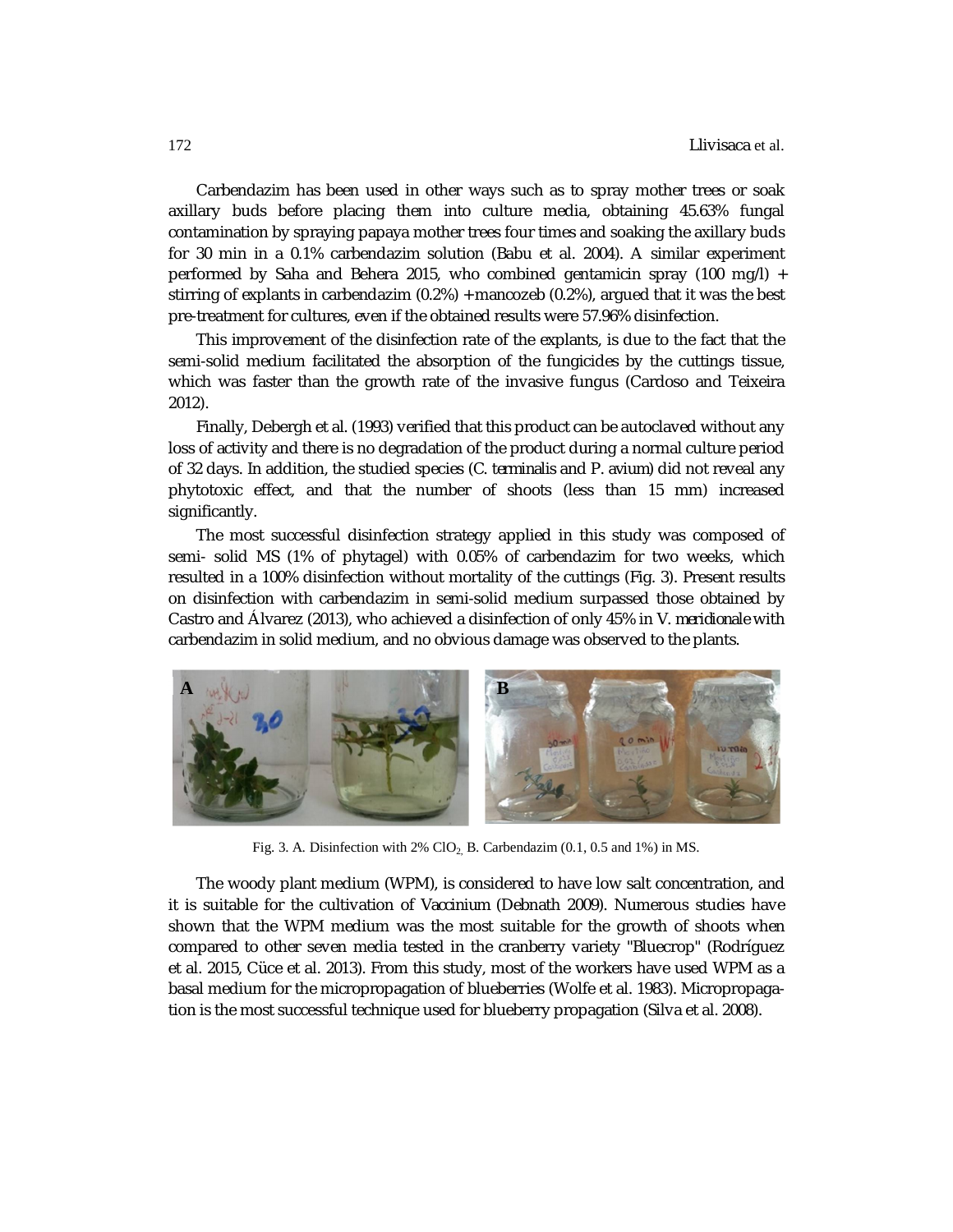### *In vitro* Propagation of Mortiño 173

In this study, the combination with the highest concentration of BAP and IAA (10 µM) resulted in better establishment and sprouting of cuttings, obtaining a multiplication rate of 3.35 (Fig. 4 A-C), which was similar to the multiplication rates (3.3 and 2.66) in the Brigitta and Legacy varieties of *V. corymbosum* L. respectively (Rodríguez and Morales 2015). Different concentrations of BAP have been evaluated in *V. floribundum*, and indicated that the buds require high concentrations of BAP for their development (Cobo et al. 2018).



Fig. 4. Establishment and sprouting of cuttings in WPM medium supplemented with IAA and 10 µM BAP. A. Innoculated cuttings in the medium, B. 3 buds of 3 weeks, C. First generation, D. Explant sprouting after five weeks of *in vitro* growth in WPM medium.

It has been confirmed that the spray of BAP, delays senescence by maintaining concentrations of chlorophyll, soluble proteins, and Rubisco. It also modifies enzymatic activity, retains a high content of sugars, and reduces the loss of electrolytes (González et al. 2009). These effects may be related to sprouting of cuttings caused by the high concentration of BAP (10 µM) on cuttings of *V. floribundum*, with unknown information (age and genetic background of the accession) for their wild status.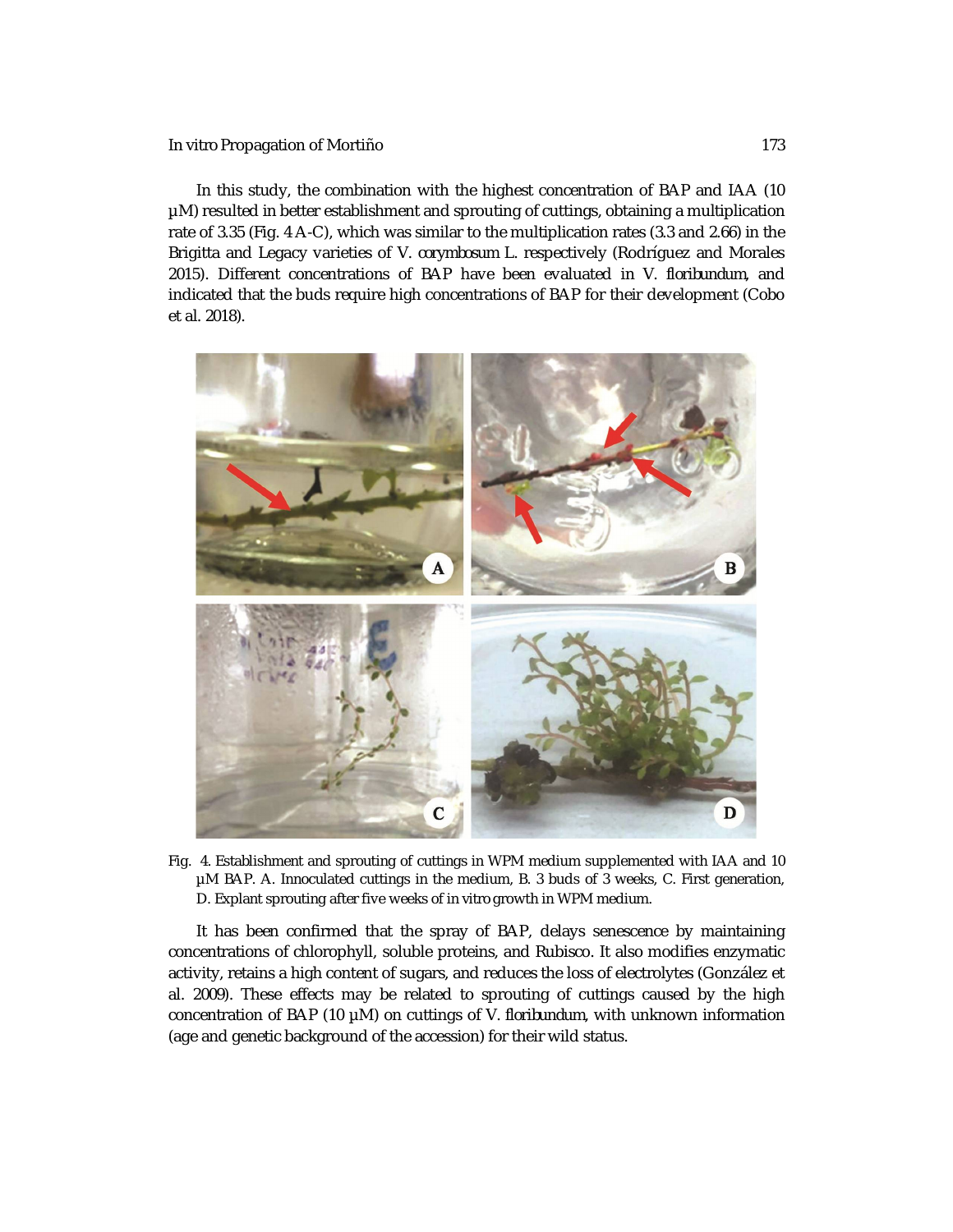Previous reports showed that the density of 25 explants per bottle, with high volumes of WPM medium, gave the best propagation results in *V. corymbosum* L. (Rodríguez and Morales, 2015). However, the MS induced necrosis of stems and leaves in explants of lingonberry cultivars, which was more visible on media containing zeatin (Ruzić et al. 2012).

IAA inhibited the development of lateral axillary buds, maintained apical dominance, stimulated the production of apical buds and did not cause calli (Fig. 4D), as reported in other studies (Ferguson and Beveridge 2009, Silva et al. 2008) showed that IAA was the regulator suited for the culture medium in the *in vitro* establishment of blueberry (*V. ashei*). Regulation is achieved through an auxins/ cytokinin's balance (Rojas et al. 2004). It has also been observed that BAP at 8.9  $\mu$ M improves the proliferation of shoots of *Vaccinium uliginosum*, with the addition of 5.8 μM of gibberellic acid (GA3). Unlike the TDZ that induced a hyperhydricity of 20 - 30% (Gu et al. 2009), results similar to Pelizza et al. (2010).

It is known that WPM is ideal to increase the percentage of rooting given its low amount of nutrients (Acosta et al. 2011). Therefore, the application of the method based on the depletion of nutrients induced rooting after two and a half months. It should be noted that these are very important preliminary results, and that it is recommended to analyze the functionality of these roots in future work.

The two and a half months of nutrient depletion of the explants were enough to induce rooting, promoting the formation of adventitious roots in the explants. According to Chávez and De Feria (2012), the rhizogenesis or induction and development of a functional radicular system, constitutes are one of the limiting barriers for micropropagation in certain woody species. Therefore, it is recommended to carry out a study aiming at the *V. floribundum* rooting, and to verify if these roots are functional.

Researchers have stressed the recalcitrant qualities of mortiño and the difficulty of using conventional strategies for propagating *V. floribundum* Kunth., which has prevented the formal cultivation of this species (Cobo et al. 2018). In addition of being an endemic species, it is a very promising shrub, suggesting a potential risk of extinction due to the increased use of this plant and the lack of propagation methods (Sharma and Bora 2016). However, standardized micropropagation protocols of mortiño cannot be found in the literature.

Finally, it was possible to obtain an optimal disinfection methodology consisting in chlorine dioxide at 2% for 10 minutes and fungicide carbendazim at 0.5% for two weeks was established for the wild species *V. floribundum* and an adequate *in vitro* propagation protocol was obtained with a multiplication rate of 3.35 from the fifth week of sowing with the formulation of the modified WPM media with a concentration of 10  $\mu$ M of IAA and BAP.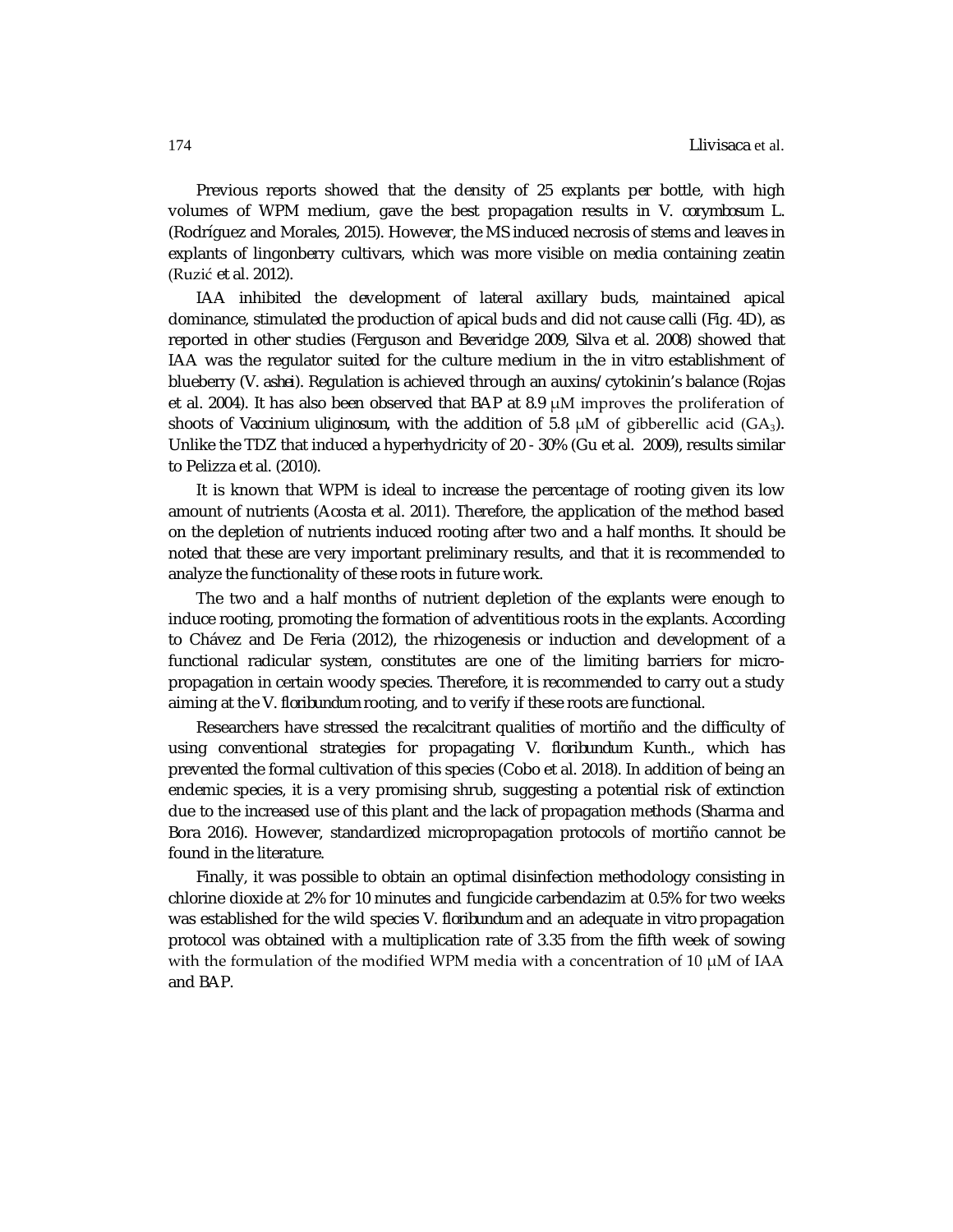## **Acknowledgment**

This work was supported by the International Foundation for Science (IFS), Grant No. D/5451-1. Also, it was a part of an interuniversity agreement supported by the VLIR Network Ecuador. This work was carried out under the strict rules and supervision of the Ministry of the Environment MAE-DNB-CM-2017-0055.

## **References**

- **Acosta A**, **Peña E** and **Castro D** (2011) Evaluation of culture media for *in vitro* production of *Annona muricata* using the serial grafting technique. Acta Agronómica **60**(2): 140-146.
- **Angulo A, Castillo R** and **Gómez-Alpízar L** (2015) Micropropagación de cuatro cultivares de arándano (*Vaccinium* spp.) a partir de segmentos foliares de dos procedencias. Agronomía Costarricense **39**(1): 7-23.
- **Babu KD, Sathiamoorthy S, Chezhiyan N** and **Singh KD** (2004) Gentamycin and carbendazim for axillary bud culture of papaya (*Carica papaya* L.) *in vitro*. Asian Journal of Microbiology, Biotechnology and Environmental Sciences **6**(2): 309-311.
- **Cardoso J** and **Teixeira J** (2012) Micropropagation of gerbera using chlorine dioxide (ClO2) to sterilize the culture medium. *In Vitro* Cellular & Developmental Biology - Plant **48**(3): 362-68.
- **Castro D** and **Álvarez J** (2013) Clonal micropropagation of three genotypes of mortiño, *Vaccinium meridionale* SW., by axilary shoots proliferation. Actualidades Biológicas **35**(99): 145-160.
- **Chávez M** and **De Feria M** (2012) Basic aspects of *in vitro* propagation of *Pinus* genus by organogenesis. Biotecnología Vegetal **12**: 131-142.
- **Cobo M, Gutiérrez B, Torres A** and **Torres M** (2016) Preliminary analysis of the genetic diversity and population structure of mortiño (*Vaccinium floribundum* Kunth.). Biochemical Systematics and Ecology **64**: 14-21.
- **Cobo M, Gutiérrez B** and **Torres M** (2018) Regeneration of mortiño (V*accinium floribundum* Kunth.) plants through axillary bud culture. *In Vitro* Cellular & Developmental Biology - Plant **54**(1): 112-116.
- **Cüce M, Bektaş E** and **Sökmen A** (2013) Micropropagation of *Vaccinium arctostaphylos* L. via lateral-bud culture. Turkish Journal of Agriculture and Forestry **37**: 40-44.
- **Debergh, PC, Coster G** and **Steurbaut W** (1993) Carbendazim as an alternative plant growth regulator in tissue culture systems." *In Vitro* Cellular & Developmental Biology *-* Plant **29**(2): 89-91.
- **Debnath, SC** (2009) Propagation and cultivation of *Vaccinium* species and less known small fruits *Vaccinium* ăints sugu un mazāk zināmo augěaugu pavairošana un audzēšana. Acta Horticulturae. Applied Microbiology International Journal of Food Science and Technology **390**(10): 1011-1015.
- **Ferguson B** and **Beveridge C** (2009) "Roles for auxin, cytokinin, and strigolactone in regulating shoot branching. Plant Physiology **149**(4): 1929-1944.
- **González R, Delgado A, Zavaleta A** and **Herrera E** (2009) Cytokinin BAP promotes the accumulation of hexoses and increases the activity of phosphoenolpyruvate carboxylase and phosphoenolpyruvate carboxykinase during the delay of leaf senescence in wheat. Agrociencia **43**(4): 379-391.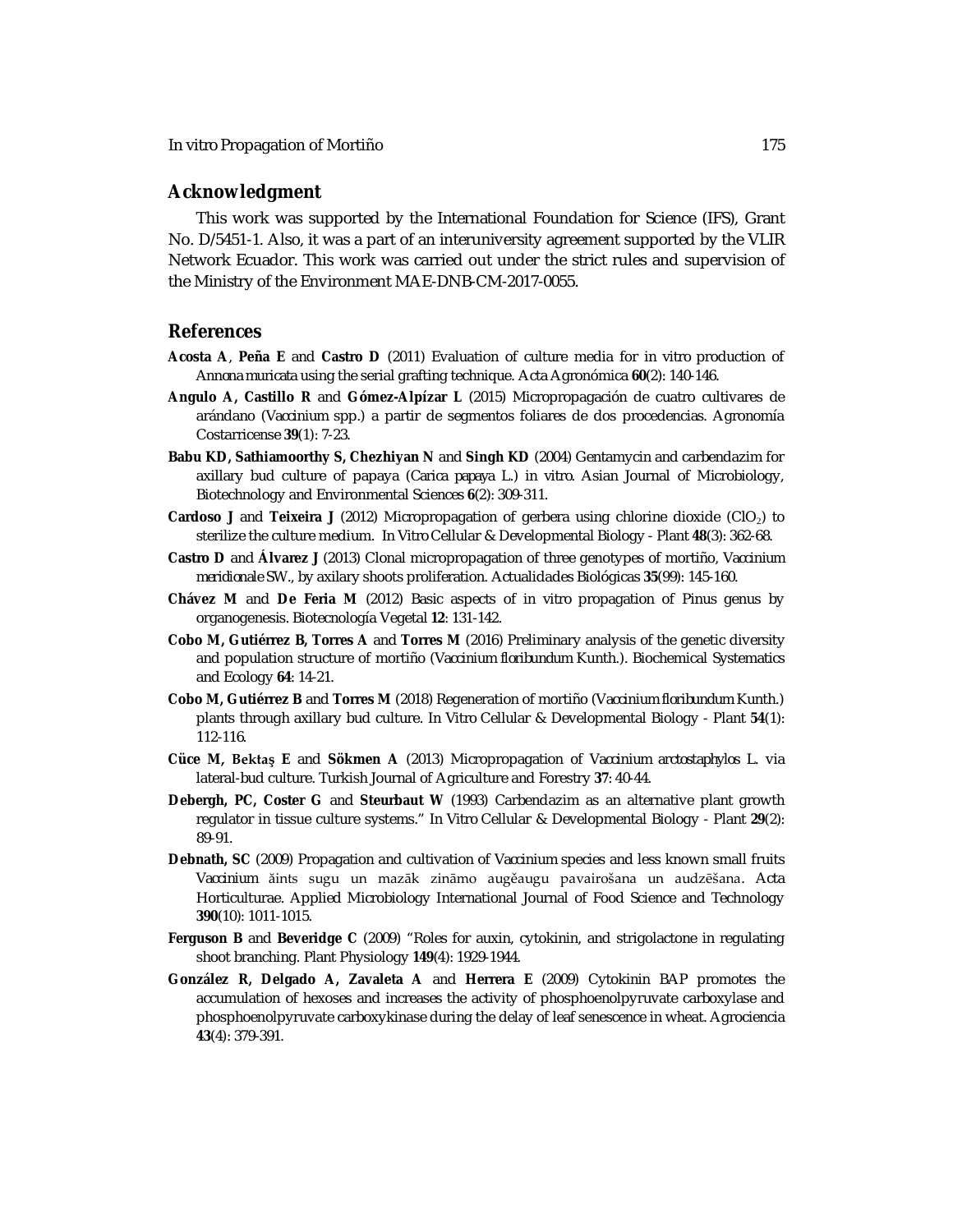- **Gu D, Gu M, Jiang Y, Gao H** and **Zhu J** (2009) *In vitro* culture and plant regeneration system of *Vaccίnium uliginosum*. Forest Research **22**(2): 226-229.
- **Howell AB** (2009) Update on health benefits of cranberry and blueberry. Acta Horticulturae **810**: 779-785.
- **Korneva S, Flores J, Santos E, Piña F** and **Mendoza J** (2013) Plant regeneration of plantain 'barraganete' from somatic embryos using a temporary immersion system. Biotecnología Aplicada **30**(4): 267-270.
- **Litwińczuk W** (2012) Micropropagation of *Vaccinium* sp. by *in vitro* axillary shoot proliferation. In Methods in Molecular Biology (Clifton, N.J.) **11013**: 63-76.
- **Llivisaca S, Manzano P, Ruales J, Flores J, Mendoza J, Peralta E** and **Cevallos-Cevallos JM** (2018) Chemical, antimicrobial, and molecular characterization of mortiño (*Vaccinium floribundum* Kunth.) fruits and leaves. Food Science & Nutrition **6**(4): 934-942.
- **Medina C, Lobo M, Álvaro A** and **Cardona L** (2015) Development analysis of mortiño (*Vaccinium meridionale* Swart) plants derived from clonal and sexual propagation. Corpoica Ciencia y Tecnología Agropecuaria **16**(1): 65-77.
- **Pelizza TR, Carvalho GL** and **Schuch MW** (2010) Growth evaluation of blueberry minicuttings under different growth regulators. Acta Horticulturae **884**: 623-28.
- **Podwojewski P** (1999) Los suelos de las altas tierras andinas : Los páramos del Ecuador. Boletin informativo - Sociedad Ecuatoriana de la Ciencia del Suelo **18**: 9-14.
- **Rodríguez M** and **Morales D** (2015) Effect of explant density and volume of cultivation medium on *in vitro* multiplication of blueberry (*Vaccinium corymbosum* L.) Varieties 'Brigitta' and 'Legacy'. Scientia Agropecuaria **6**(1): 31-40.
- **Rojas S, García J** and **Alarcón M** (2004) Propagación asexual de las plantas: conceptos básicos y experiencias con especies amazónicas isbn: 958-82l0 57-7.
- **Ruiz H** (2011) Desarrollo de un vino de mortiño en la corporación gruppo salinas de Ecuador. Universidad Pública De Navarra. <https://academica-e.unavarra.es/xmlui/handle/2454/3447>
- **Ruzić D, Vujović T, Cerović R, Ostrolucka MG** and **Gajdosova A** (2012) Micropropagation *in vitro* of highbush blueberry (*Vaccinium corymbosum* L.). Acta Horticulturae **926**: 265-272.
- **Saha S** and **Behera TK** (2015) Standardization of techniques for *in vitro* multiplication of gynoecious line in bitter gourd. Vegetos **28**(4): 48-53.
- **Schreckinger M, Wang J, Yousef G, Lila M** and **Gonzalez E** (2010) Antioxidant capacity and *in vitro* inhibition of adipogenesis and inflammation by phenolic extracts of *Vaccinium floribundum* and *Aristotelia chilensis*. Journal of Agricultural and Food Chemistry **58**(16): 8966- 8976.
- **Sharma R** and **Sunil B** (2016) *In vitro* sterilization protocol of *Vanilla planifolia* explants for micropropagation. Natural and Social Sciences **4:** 135-142.
- **Silva J, Winarto B, Dobránszki J** and **Zeng S** (2015) Disinfection procedures for *in vitro*  propagation of *Anthurium*. Folia Horticulturae **27**(1): 3-14.
- **Silva L, Márcia S, Souza J, Erig A** and **Antunes L** (2008) Tipo de ramo e efeito do ácido indal acético (aia) no estabelecimento *in vitro* de três cultivares de mirtilo. Ciência Rural **38**(2): 522–525.
- **Silva S, Costa E, Costa M, Pereira M, Pereira J, Soares J** and **Pintado M** (2015) Aqueous extracts of *Vaccinium corymbosum* as inhibitors of *Staphylococcus aureus*. Food Control **51**: 314-320.